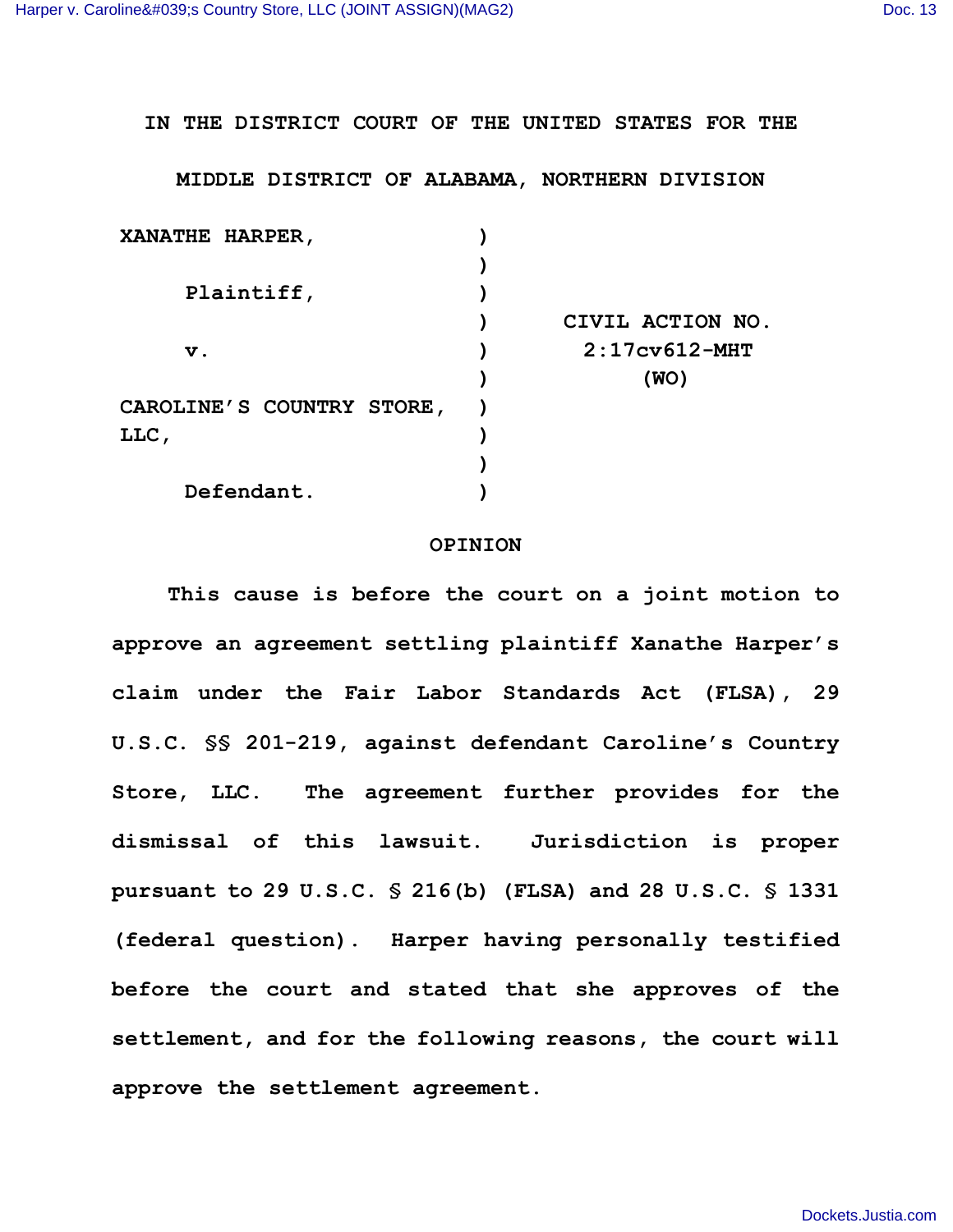**"Because the FLSA was enacted to protect workers from the poor wages and long hours that can result from great inequalities in bargaining power between employers and employees, the FLSA's provisions are mandatory and, except in two narrow circumstances, are generally not subject to bargaining, waiver, or modification by contract or settlement."** *Stalnaker v. Novar Corp.***, 293 F. Supp. 2d 1260, 1262 (M.D. Ala. 2003) (Thompson, J.) (citing** *Brooklyn Sav. Bank v. O'Neil***, 324 U.S. 697, 706 (1945)). The first exception requires supervision by the Secretary of Labor under 29 U.S.C. § 216(c); the second exception allows for settlement of claims for back wages under 29 U.S.C. § 216(b), if a court "scrutiniz[es] the settlement for fairness," and determines that it is a "fair and reasonable resolution of a bona fide dispute over FLSA provisions."** *Lynn's Food Stores, Inc. v. United States***, 679 F.2d 1350, 1353, 1355 (11th Cir. 1982). "If a settlement in an employee FLSA suit does reflect a reasonable compromise over issues, such as FLSA coverage or computation of back wages, that are actually** 

**2**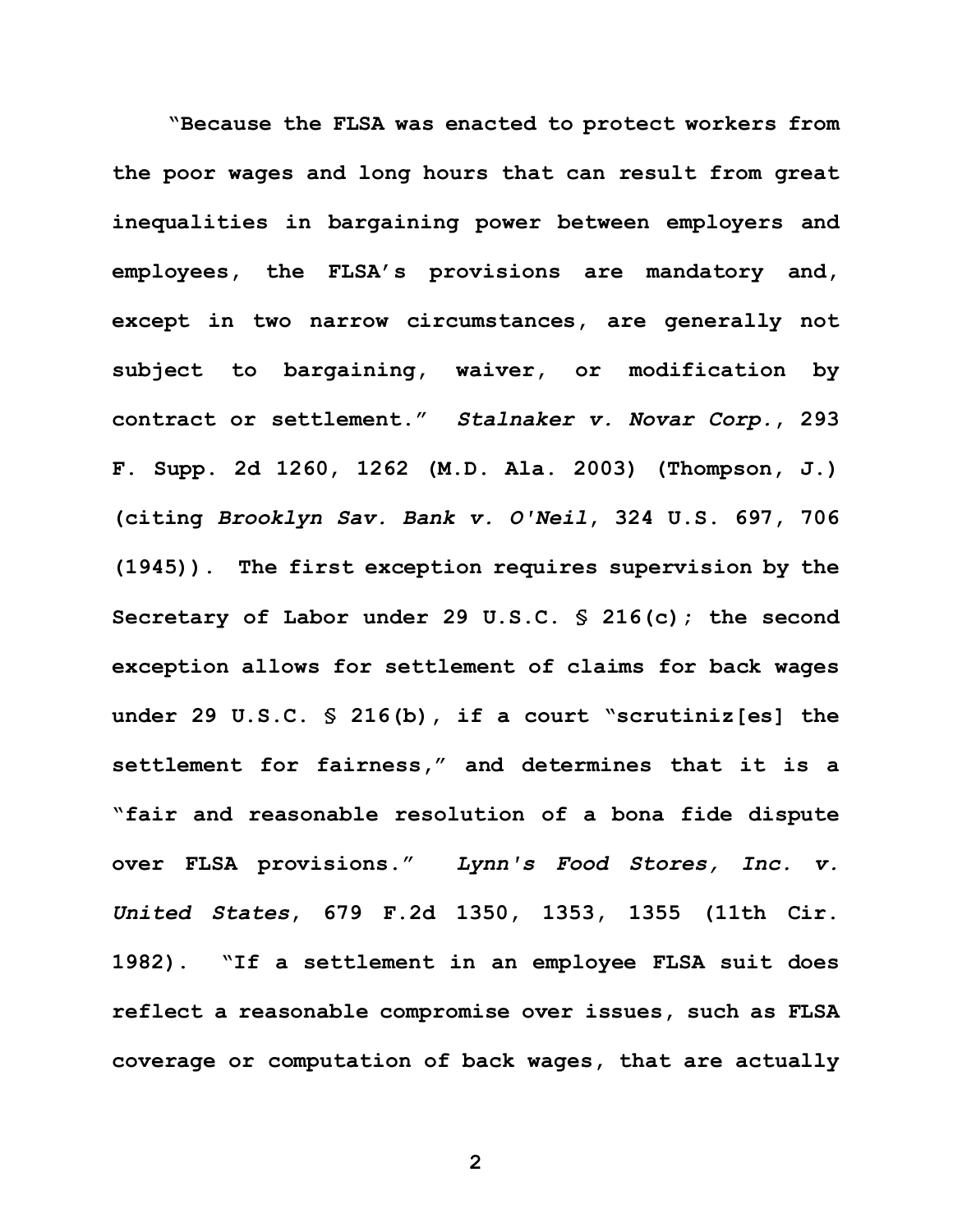**in dispute[,] ... the district court [may] approve the settlement in order to promote the policy of encouraging settlement of litigation."** *Id.* **at 1354.** 

**In this case, there are bona fide disputes over FLSA provisions, namely FLSA coverage and the amount of overtime hours worked by Harper. Harper's receipt of \$ 6,400.00 for settling her FLSA claims provides her 100 % of her unpaid minimum wage and overtime wages (\$ 3,200.00) and 100 % in liquidated damages (also \$ 3,200.00). The agreement further provides for a separate \$ 4,600.00 in attorney's fees and a \$ 410.00 reimbursement of the court filing fee, to be paid to counsel for Harper. After hearing from Harper personally and reviewing the settlement agreement, the court concludes that the settlement is a fair and reasonable resolution of these bona fide disputes.** 

**The Eleventh Circuit Court of Appeals has further counseled (albeit in an unpublished and therefore nonbinding opinion) that, in the contingency fee context, a court reviewing an FLSA settlement should review "the** 

**3**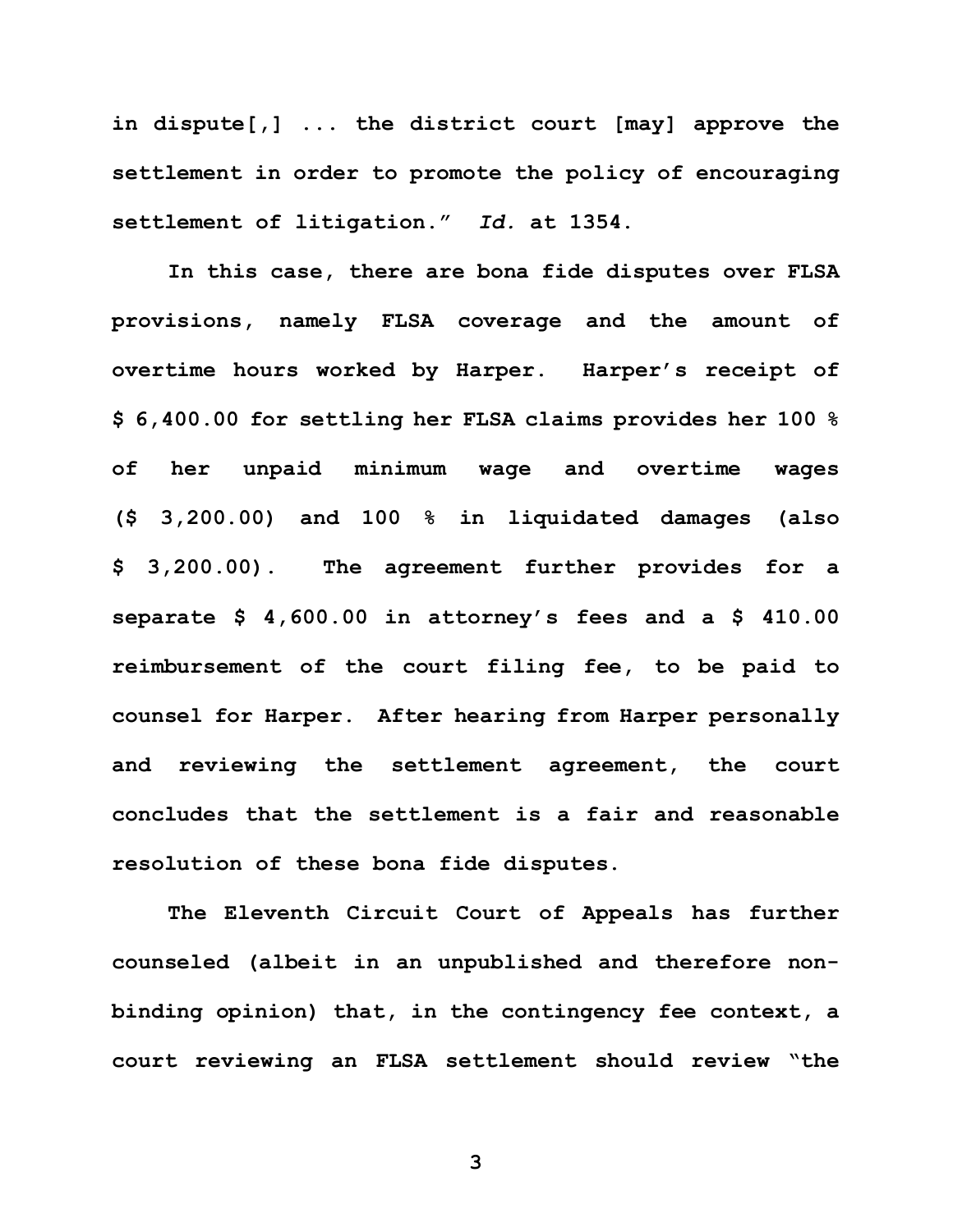**reasonableness of counsel's legal fees to assure both that counsel is compensated adequately and that no conflict of interest taints the amount the wronged employee recovers under a settlement agreement."** *Silva v. Miller,* **307 F. App'x 349, 351 (11th Cir. 2009). According to** *Silva,* **"[t]o turn a blind eye to an agreed upon contingency fee in an amount greater than the amount determined to be reasonable after judicial scrutiny runs counter to FLSA's provisions for compensating the wronged employee."** *Id.* **However, because the attorney's fee in the settlement agreement does not come out of Harper's recovery, which provides the full amount of her unpaid wages and liquidated damages, the court need not assess the reasonableness of this fee.** 

**The court notes that Harper has no non-FLSA claims. There is therefore no evidence of unfair and improper "use [of] an FLSA claim (a matter arising from the employer's failing to comply with the FLSA) to leverage a release from liability unconnected to the FLSA."** *Hogan* 

**4**